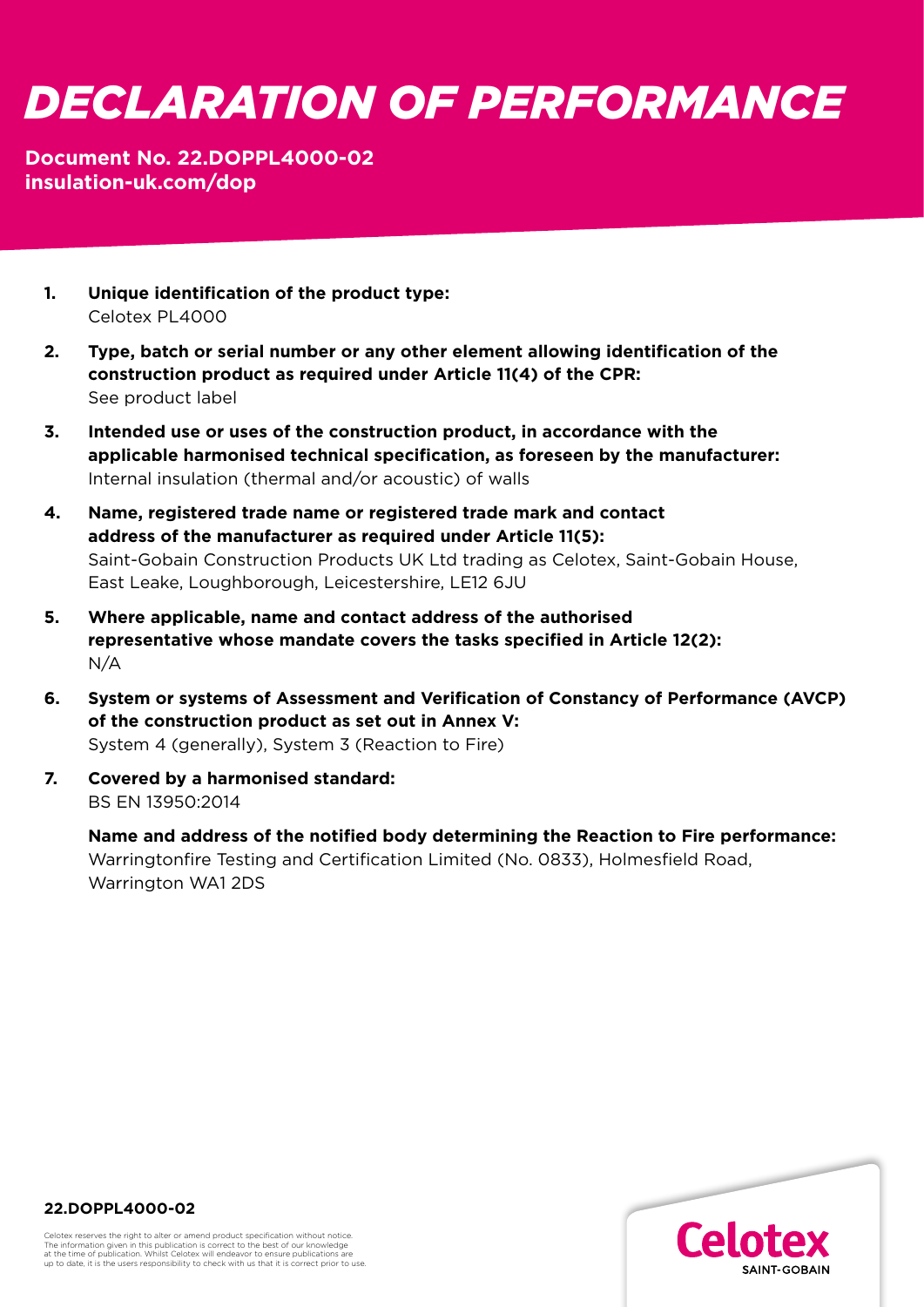## **8. Declared performance:**

Harmonised Technical Standard: BS EN 13950:2014

| <b>Essential characteristics</b>          | <b>Performance</b> | <b>Unit</b>      | <b>Declared performance</b> |
|-------------------------------------------|--------------------|------------------|-----------------------------|
| <b>Product name</b>                       |                    |                  | Celotex PL4000              |
| <b>Reaction to fire - R2F</b>             | Reaction to fire   | <b>Euroclass</b> | $B-s1,dO$                   |
| <b>Fire Resistance</b>                    |                    |                  | <b>NPD</b>                  |
| Flexural strength - F                     | Transverse         | $\mathsf{N}$     | $\geq 160$                  |
|                                           | Longitudinal       | $\mathsf{N}$     | $\geq 400$                  |
| Water vapour resistance<br>factor - $\mu$ | (tabulated value)  |                  | 60                          |
| Thermal resistance - TR                   | $25 + 12.5$ mm     | $m^2$ .K/W       | 1.20                        |
|                                           | $40 + 12.5$ mm     |                  | 1.85                        |
|                                           | $50 + 12.5$ mm     |                  | 2.30                        |
|                                           | $60 + 12.5$ mm     |                  | 2.75                        |
|                                           | $65 + 12.5$ mm     |                  | 3.00                        |
| Impact resistance - → I                   |                    |                  | <b>NPD</b>                  |
| Acoustic absorption - a                   |                    |                  | <b>NPD</b>                  |
| Direct airborne sound<br>insulation - R   |                    |                  | <b>NPD</b>                  |
| <b>Thickness tolerance</b>                |                    | mm               | ± 3                         |
| <b>Offset</b>                             | Width              | mm               | ± 5                         |
|                                           | Length             |                  | $-5$ to $+8$                |
| <b>Flatness</b>                           |                    | mm               | ± 5                         |
| Adhesion/cohesion                         |                    | <b>MPa</b>       | $\geq 0.017$                |
| <b>Dangerous Substances - DS</b>          |                    |                  | <b>NPD</b>                  |

NPD = No Performance Determined